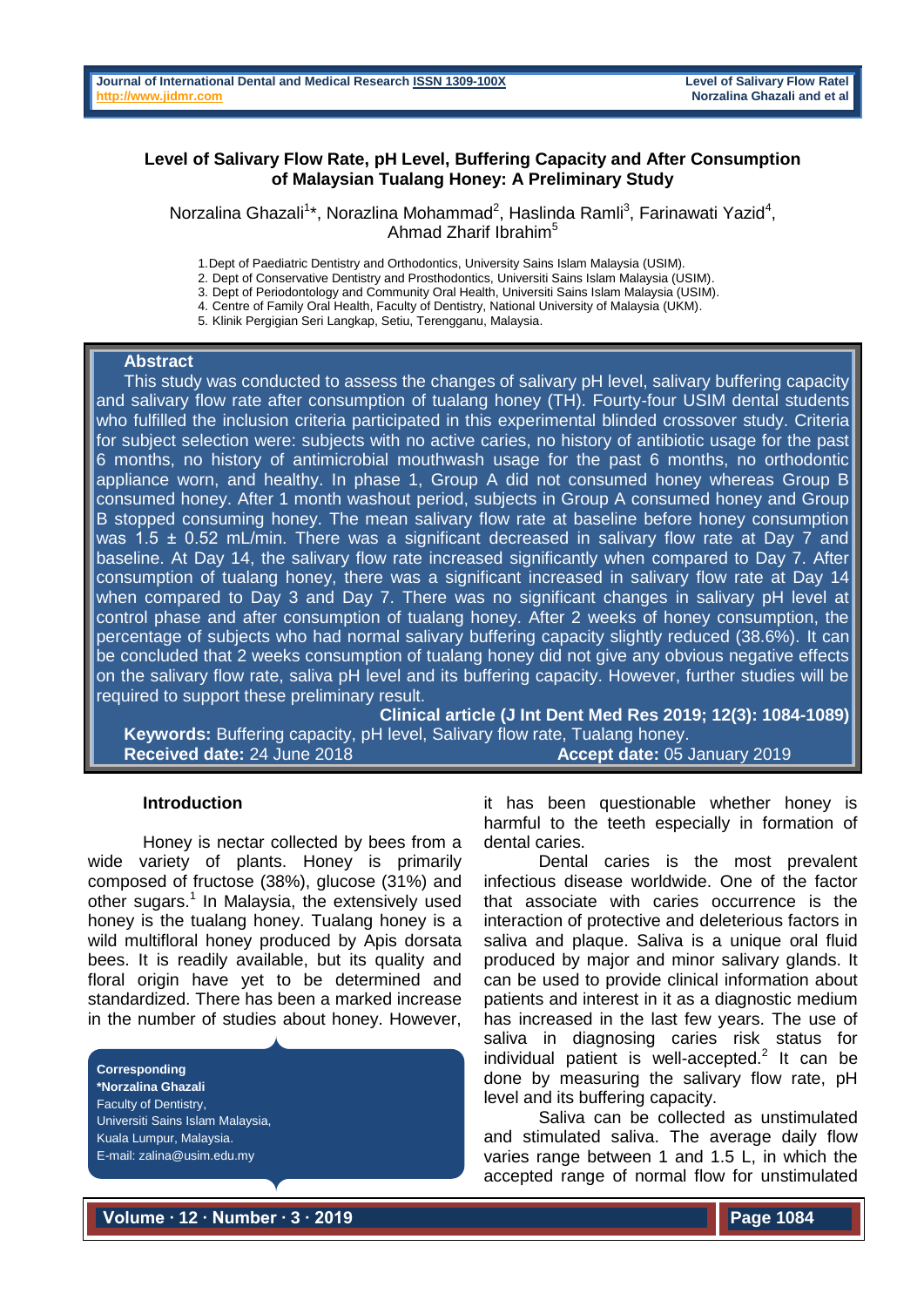and stimulated saliva is above 0.1 mL/min and 0.2 mL/min respectively. $3$  On average, unstimulated flow rate is 0.3 mL/min while the stimulated flow rate is  $7 \text{ mL/min}^{4,5}$  The nuclei in the medulla control saliva secretion in which there are three types of triggers for this secretion. The triggers are mechanical, gustatory; with acid is the most stimulating trigger and sweet the least stimulating, and olfactory. In general, the higher the flow rate, the faster the clearance and the higher the buffering capacity.

Stimulated saliva sampling is a good method to determine buffering capacity during a comprehensive oral health assessment as it is more resistant to variation in pH change than unstimulated saliva.<sup>6</sup> The ability of saliva to buffer acids is essential for maintaining pH above the critical pH, thereby protecting the teeth against demineralisation.

As previously stated, honey is a natural supersaturated sugar solution. The mean total sugar content of Malaysian honey was 65.53 g/mL of honey that do not exceeded the highest limit for the total sugar content of honeys established by the European community.<sup>7</sup> Foods that have anticariogenic properties are referred to as cariostatic factors. Consumption of foods with cariostatic properties that are also healthy in terms of the diet in general should be encouraged. Hence, this study was undertaken with the aim of assessing the effect of tualang honey on salivary pH, flow rate and buffering capacity.

So far, there have been no studies done on the effect of honey towards salivary flow rate, pH and buffering capacity. However, few studies was done to investigate the effect of honey on dental plaque. Manuka honey was used to assess the effect on the dental plaque levels. They found that both manuka honey and chlorhexidine mouth-wash reduced the plaque formation significantly better than the xylitol chewing gum. Result of the study suggested that manuka honey has a potential therapeutic role in the treatment of gingivitis and periodontal disease.<sup>8</sup>

Another study was conducted to investigate the effect of chewing honey on plaque pH. Result showed that the critical value for decalcification was not reached for in either the honey or sorbitol groups. However, the pH in the sucrose group fell below the critical value.

# **Materials and methods**

### **Study design**

This was an experimental blinded crossover study to evaluate the changes in salivary flow rate, buffering capacity and pH level after consumption of tualang honey. The study was carried out in Faculty of Dentistry, Universiti Sains Islam Malaysia (USIM).

# **Ethical approval**

The ethical approval was obtained from the ethics committee at the Faculty of Dentistry, Universiti Sains Islam Malaysia (USIM/FPg-MEC/2013/No(4)).

# **Subjects**

Fourty-four USIM Year 1 and 2 Dental Students who fulfilled the inclusion criteria participated in this study. Participation in the study was voluntary and written and informed consent was received. From fourty-four subjects, 35 were female and 9 were male subjects.

### **Inclusion criteria**

Criteria for subject selection were: subjects with no active caries, no history of antibiotic usage for the past 6 months, no history of antimicrobial mouthwash usage for the past 6 months, no orthodontic appliance worn, and healthy. Subjects who did not fulfill the inclusion criterias were excluded from the study.

### **Phases of assessment**

Dental screening was done to examine the caries status of the subjects. Then subjects were divided into group A and Group B. In phase 1, Group A did not received TH whereas Group B consumed TH. After 1 month washout period, they started Phase 2 with subjects in Group A consumed TH and Group B stopped consuming TH.

### **Collection of saliva samples**

Stimulated saliva was collected between 9am to 11am from each subject and analysed to establish baseline salivary pH level, salivary buffering capacity and salivary flow rate. Then, another samples were collected on Day 3, Day 7 and Day 14 before the start of the next day experiment.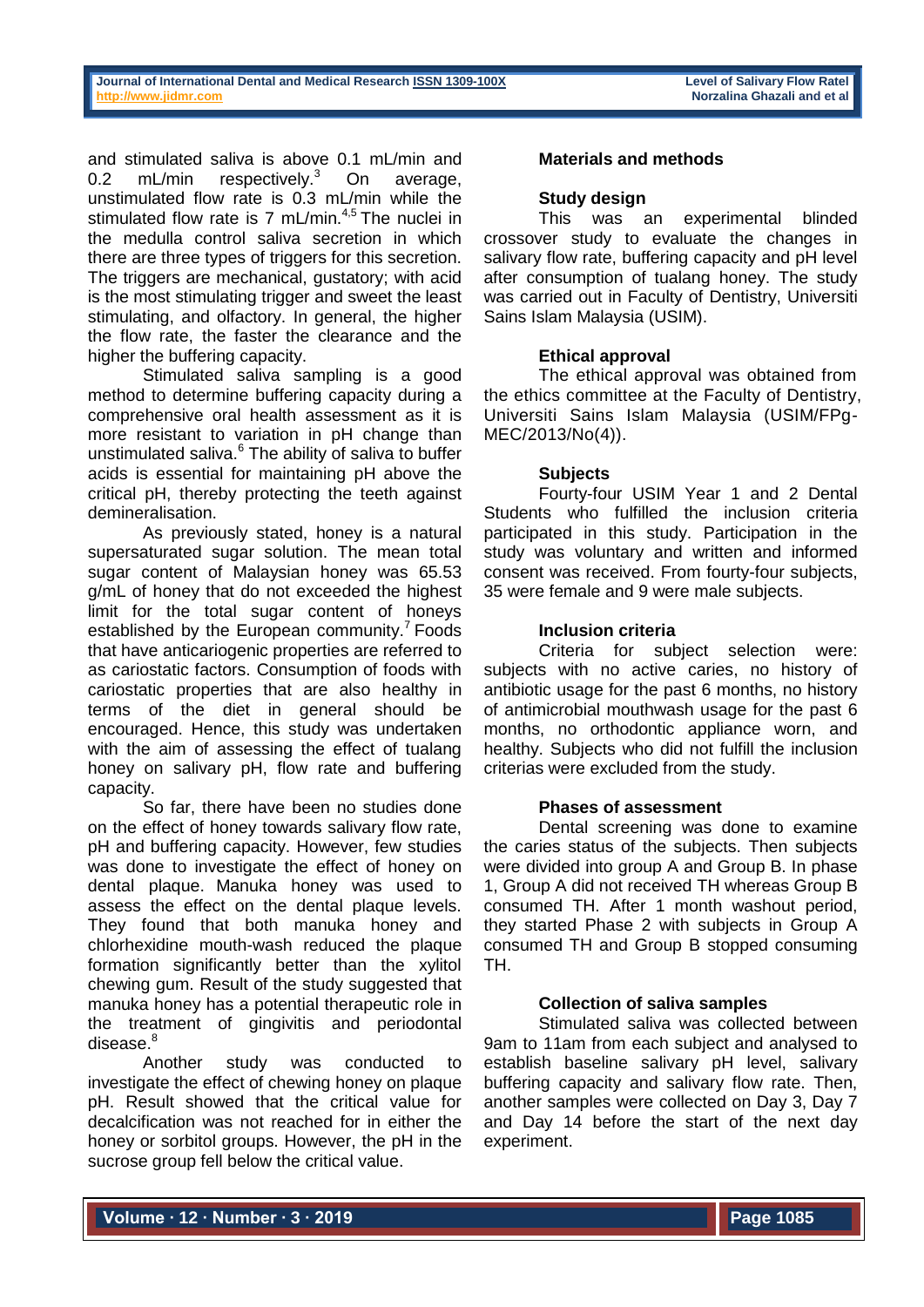# **Determination of salivary flow rate, buffering capacity and pH level**

The salivary flow rate of saliva collected from each subjects and pH value of saliva sample were measured. The saliva buffering capacity was measured by examined colour changes of Buffer test strip and calculated by adding the points according to the final colour of each pad. The determination was carried out in triplicates. The mean salivary flow rate and pH value, and saliva buffering capacity score for each saliva samples was calculated and recorded.

## **Results**

# **Assessment of mean salivary flow rate and pH value at baseline between gender**

The mean rank of salivary flow rate and pH value at baseline level was shown in Table 1. There was slightly higher salivary flow rate and pH value in males than in females. However, there was no significant difference between gender on both salivary flow rate and pH value at the baseline level ( $U = 142$ ,  $p = 0.651$ ;  $U = 134.5$ ,  $p = 0.473$  respectively).

|               | Gender | N  | Mean<br>rank | Mann-<br><b>Whitney U</b> | Sig.  |  |
|---------------|--------|----|--------------|---------------------------|-------|--|
| Salivary flow | Male   | 9  | 24.22        | 142.000                   | 0.651 |  |
| rate          | Female | 35 | 22.06        |                           |       |  |
| Salivary pH   | Male   | 9  | 25.06        | 134.500                   | 0.473 |  |
| value         | Female | 35 | 21.84        |                           |       |  |

**Table 1.** Mean Salivary Flow Rate and Ph Value at Baseline Between Gender.

## **Assessment of differences in salivary flow rate**

Subjects consumed tualang honey for 2 weeks. The mean salivary flow rate at baseline before honey consumption was  $1.5 \pm 0.52$ mL/min. The test is not significant ( $p > 0.001$ ) so the assumption of sphericity assumption was met,  $\chi^2(5)$  = 20.759, p = 0.001 (Table 3). The sphericity correction was applied  $[F(3, 129) =$ 6.847,  $p \le 0.001$ ]. There was a significant decreased in salivary flow rate at Day 7 and baseline. At Day 14, the salivary flow rate increased significantly when compared to Day 7 (Table 4).

**Volume ∙ 12 ∙ Number ∙ 3 ∙ 2019**

| Variable                                                                | Mean (SD) (mL/min) |          |          |           |  |  |
|-------------------------------------------------------------------------|--------------------|----------|----------|-----------|--|--|
|                                                                         | Baseline           | Day 3    | Day 7    | Day 14    |  |  |
| Level of salivary<br>flow rate at control<br>phase                      | 1.5(0.5)           | 1.3(0.5) | 1.2(0.4) | 1.5(0.5)  |  |  |
| Level of salivary<br>flow rate after<br>consumption of<br>tualang honey | 1.4(0.5)           | 1.3(0.4) | 1.3(0.4) | 1.6 (0.6) |  |  |

**Table 2.** Mean Salivary Flow Rate at Control and After Consumption of Tualang Honey.

| Within                                                                        |                | Approx.              |   |      | <b>Epsilon</b>             |                 |                 |
|-------------------------------------------------------------------------------|----------------|----------------------|---|------|----------------------------|-----------------|-----------------|
| subject<br>effect                                                             | Mauchly's<br>w | Chi-<br>dt<br>Square |   | Sig. | Green<br>house-<br>Geisser | Huynh-<br>Feldt | Lower-<br>bound |
| Level of<br>salivary flow<br>rate at control<br>phase                         | .608           | 20.759               | 5 | .001 | .773                       | .820            | .333            |
| Level of<br>salivary flow<br>rate after<br>consumption<br>of tualang<br>honey | .654           | 17.694               | 5 | .003 | .788                       | .837            | .333            |

**Table 3.** Test on Salivary Flow Rate at Control and After Consumption of Tualang Honey.

|        | Level of salivary<br>flow rate at<br>control phase | Mean<br>difference | <b>Std</b><br>Error | Sig. | 95% Confidence<br>Interval for<br><b>Difference</b> |                       |
|--------|----------------------------------------------------|--------------------|---------------------|------|-----------------------------------------------------|-----------------------|
|        | J                                                  | (I-J)              |                     |      | Lower<br>bound                                      | <b>Upper</b><br>bound |
| Day 7  | <b>Baseline</b>                                    | $-211$             | .066                | .015 | $-.393$                                             | $-.030$               |
| Day 14 | Day 7                                              | .277               | .071                | .002 | .081                                                | .473                  |

**Table 4.** Mean Difference of Salivary Flow Rate at Control Phase.

After consumption of tualang honey, the test is not significant  $(p > 0.001)$  so the assumption of sphericity assumption was met,  $\chi^2(5)$  = 17.694, p = 0.003 (Table 3). The sphericity correction was applied  $[F(3, 129) =$ 7.451,  $p \, < \, 0.001$ ]. There was a significant increased in salivary flow rate at Day 14 when compared to Day 3 and Day 7 (Table 5).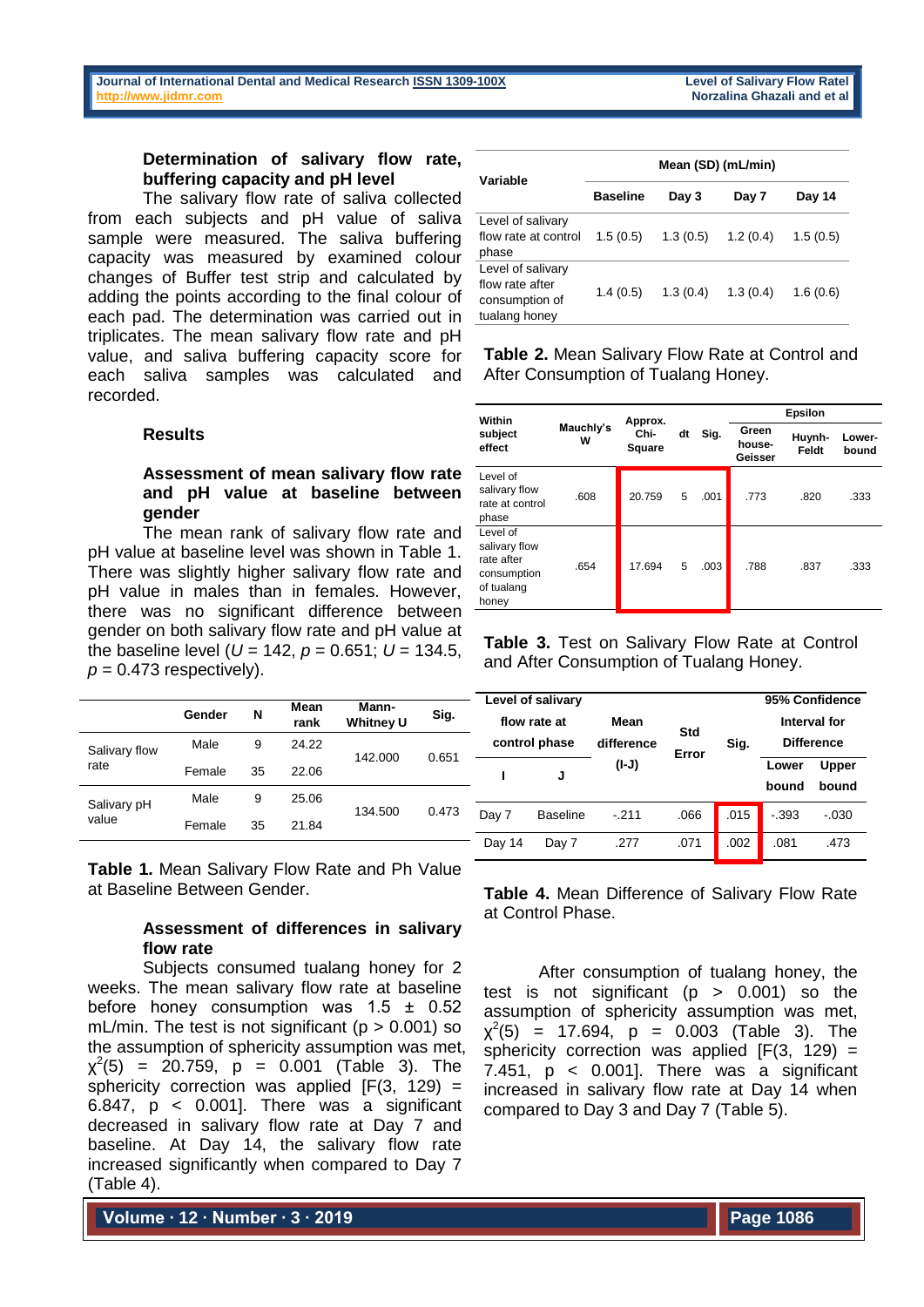| flow rate after<br>tualang honey | Level of salivary<br>consumption of | Mean<br>difference<br>(I-J) | Std<br>Error | Sig. | 95% Confidence<br>Interval for | <b>Difference</b> |
|----------------------------------|-------------------------------------|-----------------------------|--------------|------|--------------------------------|-------------------|
|                                  | J                                   |                             |              |      | Lower<br>bound                 | Upper<br>bound    |
| Day 14                           | Day 3                               | .295                        | .087         | .009 | .054                           | .537              |
| Day 14                           | Day 7                               | .302                        | .085         | .005 | .068                           | .537              |

**Table 5.** Mean Difference of Salivary Flow Rate After Consumption of Tualang Honey.

## **Assessment of differences in salivary pH value**

Table 6 shows a mean in pH value at Day 3, Day 7 and Day 14 both at the control and intervention phase. The test is significant ( $p <$ 0.001) at control phase and after consumption of tualang honey. Therefore, the assumption of sphericity assumption was not met,  $\chi^2(5)$  = 389.764,  $p < 0.001$ ,  $\chi^2(5) = 24.246$ ,  $p < 0.001$ , respectively (Table 7). The Greenhouse-Geisser correction was applied [F(1.008, 43.337) = 1.086,  $p > 0.001$  at control phase] and  $[F(2.144, 92.186)]$  $= 1.922$ ,  $p > 0.001$  after consumption of tualang honey]. There was no significant changes in salivary pH level at control phase and after consumption of tualang honey.

| Variable                                                      | Mean (SD)       |              |              |              |  |  |
|---------------------------------------------------------------|-----------------|--------------|--------------|--------------|--|--|
|                                                               | <b>Baseline</b> | Day 3        | Day 7        | Day 14       |  |  |
| Level of salivary pH<br>at control phase                      | 7.6(0.2)        | 8.2<br>(3.6) | 7.6<br>(0.1) | 7.6<br>(0.1) |  |  |
| Level of salivary pH<br>after consumption of<br>tualang honey | 7.6(0.1)        | 7.6<br>(0.1) | 7.5<br>(0.3) | 7.5<br>(0.2) |  |  |

**Table 6.** Mean Salivary Ph at Control and After Consumption of Tualang Honey.

| Within                                                                     | Mauchly's | Approx.        |    |      | <b>Epsilon</b>         |                 |                 |  |
|----------------------------------------------------------------------------|-----------|----------------|----|------|------------------------|-----------------|-----------------|--|
| <b>Subject</b><br>effect                                                   | w         | Chi-<br>Square | dt | Sig. | Greenhouse-<br>Geisser | Huynh-<br>Feldt | Lower-<br>bound |  |
| Level of<br>salivary<br>pH at<br>control<br>phase                          | .000      | 389.764        | 5  | .000 | .336                   | .336            | .333            |  |
| Level of<br>salivary<br>pH after<br>consumpt<br>ion of<br>tualang<br>honey | .559      | 24.246         | 5  | .000 | .715                   | .753            | .333            |  |

**Table 7.** Test on Salivary Ph at Control and After Consumption of Tualang Honey.

**Assessment of salivary buffering capacity score**

About 59.1% in which 13.6% were males and 45.5% were females subjects had normal salivary buffering capacity score (Figure 1). The highest percentage of subjects who had normal buffering capacity was after Day 7 before honey consumption (70.5%). Then the percentage of subjects who had normal buffering capacity became consistent even after tualang honey consumption. After 2 weeks of honey consumption, the percentage of subjects who had normal salivary buffering capacity slightly reduced (38.6%) (Figure 2).



### **Figure 1.** Percentage of subjects salivary buffering capacity score at baseline.



**Figure 2.** Differences of salivary buffering score at baseline, day 3, 7 and 14.

**Volume ∙ 12 ∙ Number ∙ 3 ∙ 2019**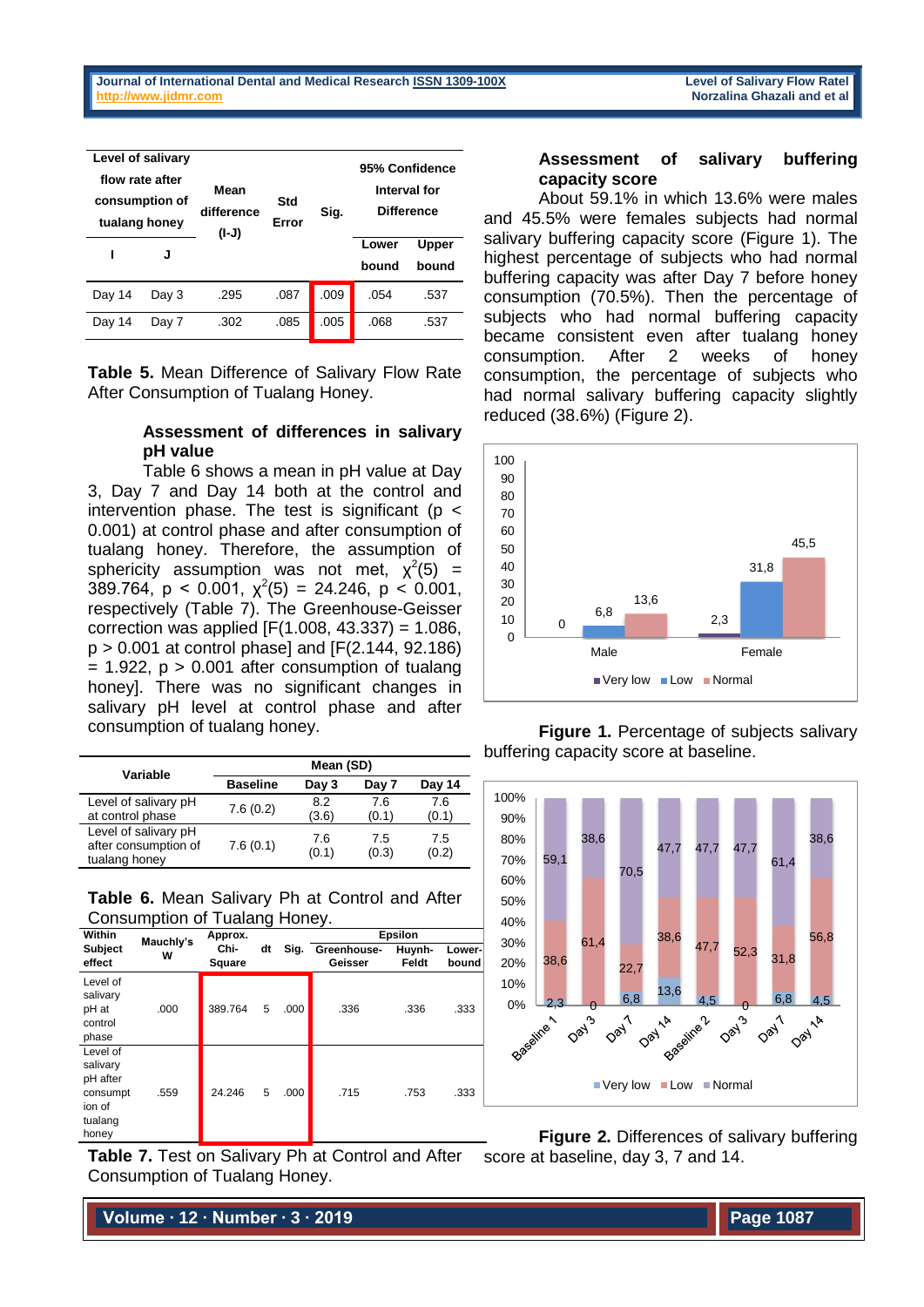#### **Discussion**

There were age-related and gender differences in certain aspects of salivary gland function. The flow rates of unstimulated whole saliva, stimulated parotid saliva as well as unstimulated and stimulated submandibularsublingual saliva all decreased with increasing age. In term of gender differences, females had significantly lower flow rates than males for unstimulated whole saliva.<sup>10</sup> In this study, females had slightly lower stimulated flow rate than males.

The range of mean stimulated salivary flow rate was between 1.2 mL/min to 1.5 mL/min. The accepted range of stimulated salivary flow rate is above  $0.2$  mL/min.<sup>3</sup> However, it is accepted that hyposalivation is characterized by a salivary flow of less than  $0.7$  mL/min.<sup>11, 12</sup> It was clear from the results that the subjects fall into normal flow rate category. It was reflected to the clinical caries presentation of the subjects. Subjects were presented with no active caries using 'The International Caries Detection and Assessment System (ICDAS)' score. Studies showed that chronically low salivary flow rate was found to be the strongest indicator of an increased risk for caries prevalence or incidence.13, 14, 15

The normal pH of saliva ranges from 6.7 to 7.4. When the pH level in the mouth goes below critical pH value (below 5.5), the acids begin to break down the enamel on teeth. The longer the teeth are exposed to a low salivary pH, the more likely the development of dental caries is.<sup>16</sup> The baseline mean pH in this study was found to range between 7.6 and 8.2 which is slightly higher than the normal pH of saliva.

Generally, the accuracy of pH measurements depends on the method of saliva collection and on the time interval between collection and analysis. The pH of saliva, if exposed to air, will slowly rise with time due to continuous loss of carbon dioxide  $(CO<sub>2</sub>)$  from the saliva sample.<sup>17</sup> However, in this study, there was slight delayed between saliva collection and analysis.

Salivary buffering capacity has been identified as one of the factors that may affect an individual's caries risk.<sup>18</sup> The ability of saliva to buffer acids is essential for maintaining pH above critical pH. It is not surprising that impaired salivary buffering capacity may well be clinically

important influence in relation to caries development during young age.<sup>19</sup>

The bicarbonate  $(HCO<sub>3</sub>)$  buffer system is the major buffer system present in saliva in which the concentrations vary from about 3-5mmol/L in resting saliva. The concentration of salivary bicarbonate depends on flow rate. However, in this study, there was no association analysis done between buffering capacity and salivary flow rate. Clearly, majority of subjects had normal salivary flow rate  $(1.5 \pm 0.52 \text{ mL/min})$  and buffering capacity (59.1%) at baseline.

Buffer test strip was able to quantitatively test saliva buffering capacity at the chairside that will aid dentists and patients to know more about patients' caries risk. However, this method sometimes give inconclusive results as the colour reaction depends on the time saliva remains in contact with the strip and variation in individual visual interpretation.<sup>20</sup>

From the result, there was a significant decreased in stimulated salivary flow rate after consumption of tualang honey compare to baseline. However, after two weeks the flow rate was slightly increased. Therefore, it is inconclusive if the increase in salivary flow rate was caused by the consumption of tualang honey in which can stimulate saliva production. For pH, there was a decreased at Day 7 and Day 14. However, it was statistically not significant changes. After 2 weeks consumption of tualang honey, majority of subjects had low and very low buffering capacity. However, from observation, there was no major changes in the level of buffering capacity before and after tualang honey consumption. The reasons for this may be due to extrinsic factors such as dietary habit as well as intrinsic factors such as bicarbonate content.<sup>21</sup>

#### **Conclussion**

Within the limitations of the study, it can be concluded that 2 weeks consumption tualang honey did not give any obvious negative effects on the salivary flow rate, saliva pH level and its buffering capacity. However, further studies will be required to support these preliminary result. The immediate effect and the salivary clearance of tualang honey should be assess to prove that honey can prevent dental caries in the future.

**Volume ∙ 12 ∙ Number ∙ 3 ∙ 2019**